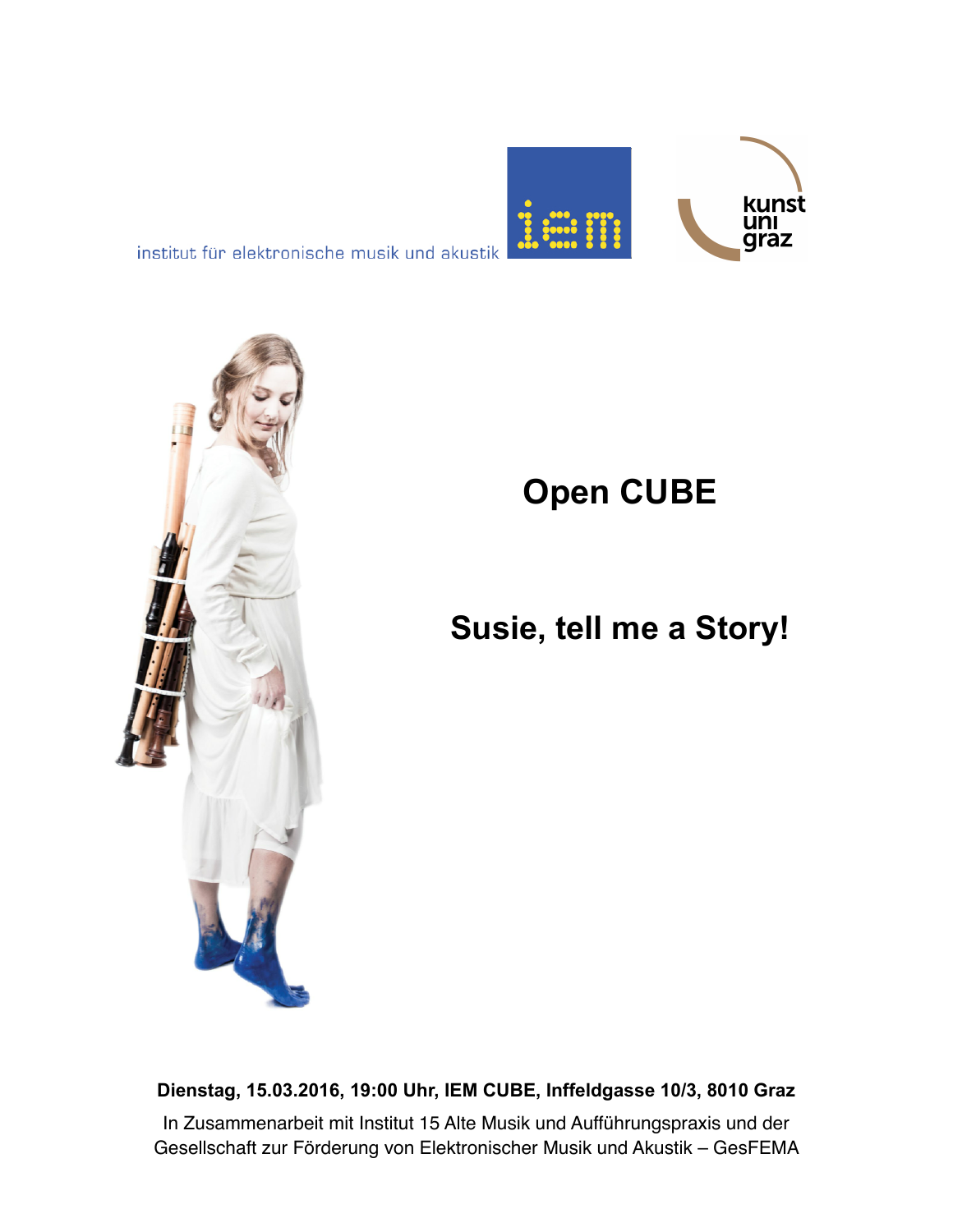#### **Susie, tell me a Story!**

Im März 2014 präsentierte die Blockflötistin Susanna Borsch zum ersten Mal ihr neues Solo-Programm: "Susie, tell me a Story!" In enger Zusammenarbeit mit sieben KomponistInnen enstand ein spannendes und virtuoses Konzertprogramm.

In diesem Projekt, für das Michiel Mensingh, David Dramm, Oscar Bettison, Kate Moore, Guus Janssen, Felipe Waller und Akikio Ushijima neue Werke schrieben, wird der Aufbau eines musikalischen Programms dem Aufbau von Geschichten gegenübergestellt, wobei die Kompositionen jeweils eine spezielle Funktion innerhalb des Programms einnehmen.

#### **Programm**

Anfang David Dramm: *I woke up blind*

Aufruf Felipe Waller: *Paramythical Encounter Invisible Blindness Unseen Gnostic, Prophetic, Barbaric*

Erster Erfolg Oscar Bettison: *Bird Forms on a Neutral Background*

Aufruf Felipe Waller: *Paramythical Encounter The Swinging Chair Premonition*

Verwirrung Kate Moore: *House of Shards and Shadows* 

Alptraum Michiel Mensingh: *All Work and No Play makes Mike a Dull Boy*

Glück Guus Janssen: *Rocking Chair*

Zerstörung Akiko Ushijima: *Instan'stillation*

Aufruf Felipe Waller: *Paramythical Encounter Scintillating, then Eerily Melting Mantric, Archaic, Prosaic*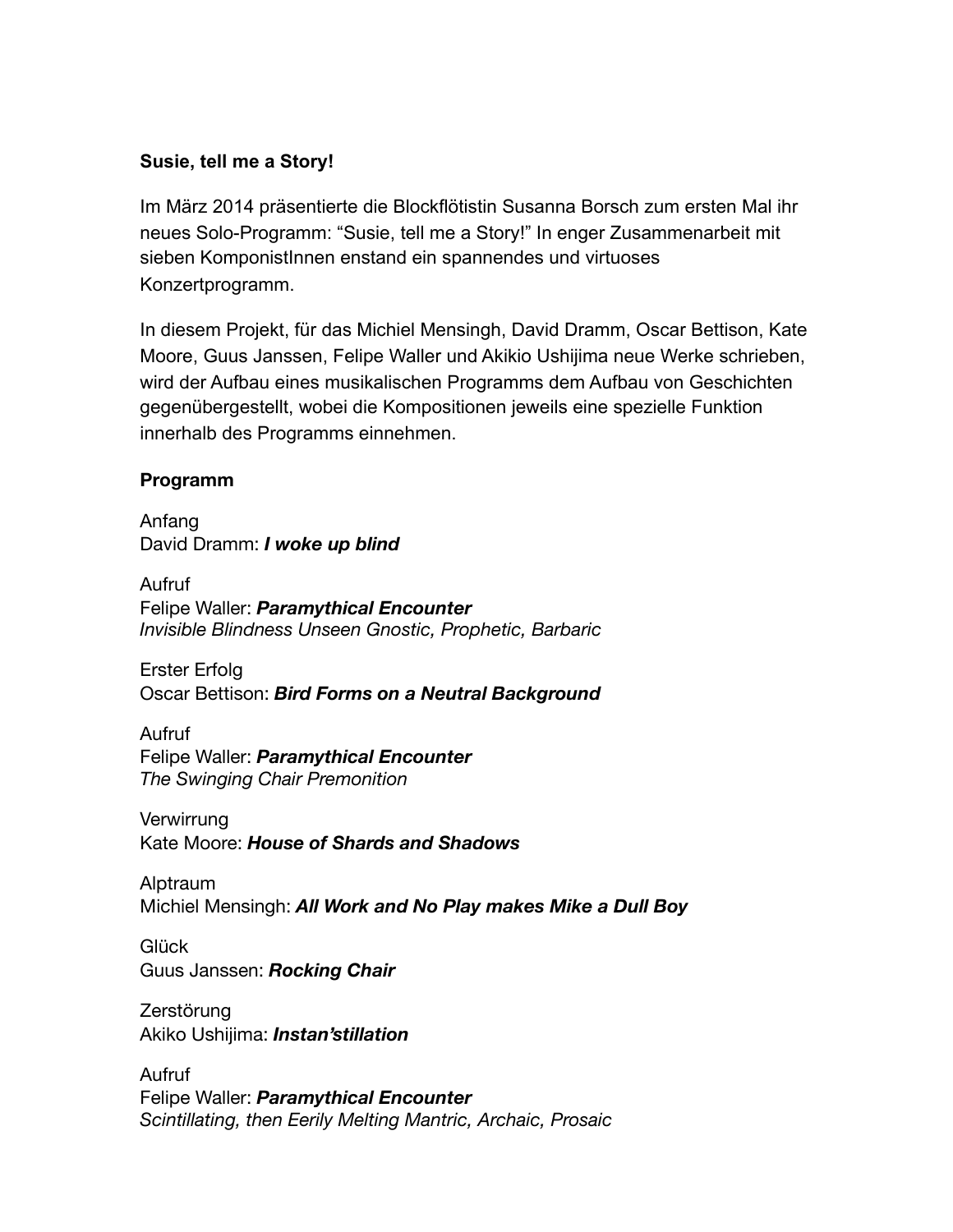#### David Dramm: *I woke up blind* (2013)

A song-like piece for recorder, 2 slide whistles, train whistle, duck call, 5 hotel bells, bucket and pig foot, with soundtrack featuring David Dramm's own ageing voice.

I woke up blind this morning, blind as a sack of potatoes. I woke up blind this morning, blind as a three corner'd hat. Blind as a church key. Blind as a dog's balls. Don't ask me about it again.

#### [www.daviddramm.com](http://daviddramm.com/)

#### Felipe Waller: *Paramythical Encounter* (2013)

The call, the task is set for what has to be done and what will happen. For a set of tube flutes, especially developed and constructed for this piece. [www.felipewaller.com](http://felipewaller.com/)

#### Oscar Bettison: *Bird Forms on a Neutral Background* (2013)

A big set of renaissance recorders will be looped live and non-live with the loopstation, creating a bird-like soundscape. [www.oscarbettison.com](http://www.oscarbettison.com/)

#### Kate Moore: *House of Shards and Shadows* (2013)

A sinister, unsettling piece, featuring the dark somber tones of the bass recorder, oozing a bewildering and confusing atmosphere. [www.kemoore.com](http://www.kemoore.com/)

Michiel Mensingh: *All Work and no Play makes Mike a Dull Boy* (2014)

A fast, aggressive, dark, energetic and adventurous piece for Paetzoldcontrabass recorder, sopranino recorder and soundtrack. A personal story. [www.michielmensingh.nl](http://www.michielmensingh.nl/)

Guus Janssen: *Rocking Chair* (2013)

Happiness, bliss, looking back on our adventures, our life, from the comfort of a rocking chair. Happy end. [www.guusjanssen.com](http://www.guusjanssen.com/)

Akiko Ushijima: *Instan'stillation* (2014)

A Japanese view on destructiveness in the world of storytelling - for solo contrabass recorder and soundtrack. [www.akikoushijima.com](http://akikoushijima.com/)